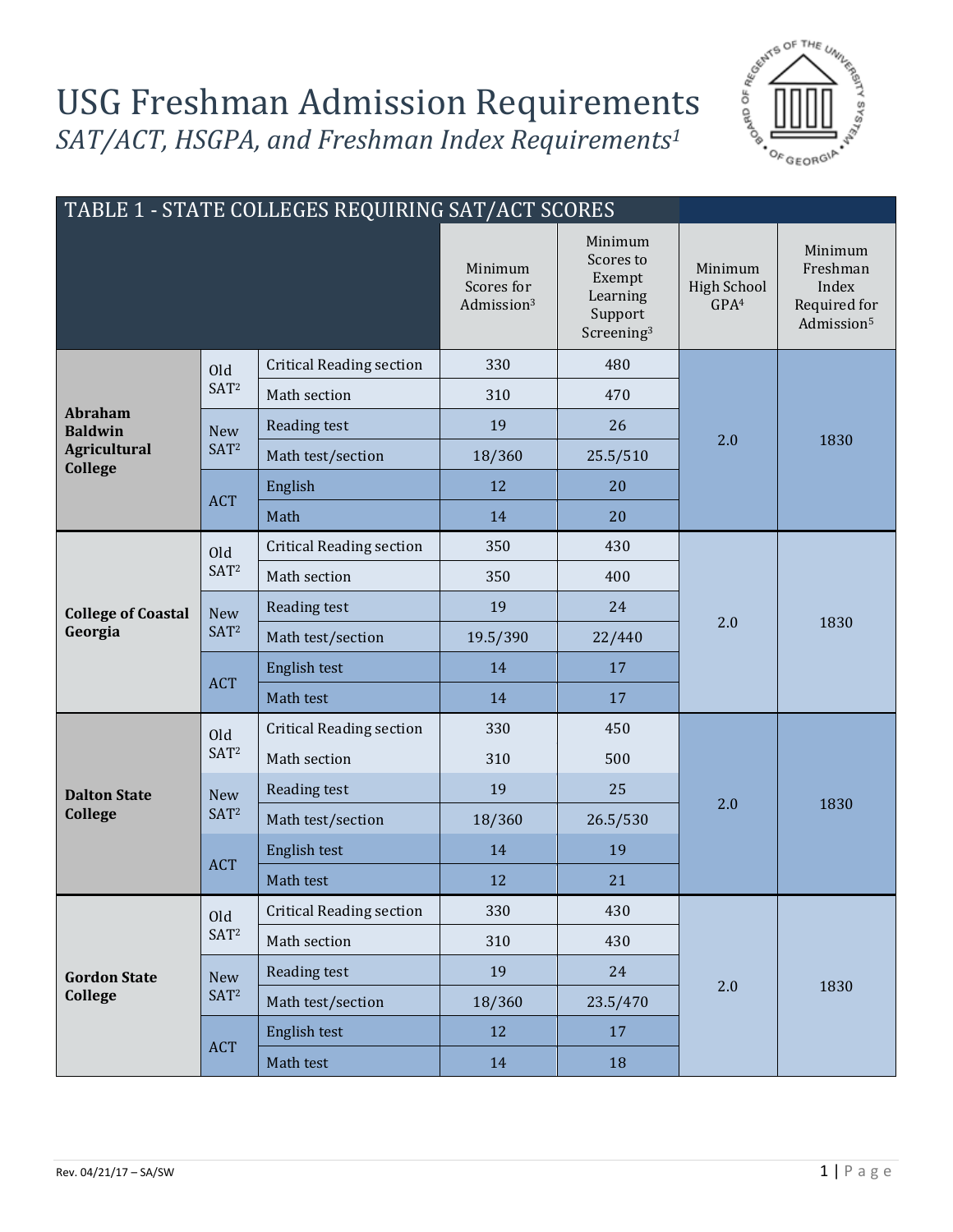| TABLE 2 - STATE COLLEGES NOT REQUIRING SAT/ACT SCORES                                                                                                                                                                                                                                                                                                                                                                             |                                |                                                 |                                                                                 |                                                   |                                                                        |     |
|-----------------------------------------------------------------------------------------------------------------------------------------------------------------------------------------------------------------------------------------------------------------------------------------------------------------------------------------------------------------------------------------------------------------------------------|--------------------------------|-------------------------------------------------|---------------------------------------------------------------------------------|---------------------------------------------------|------------------------------------------------------------------------|-----|
| Students applying to a state college not requiring<br>SAT/ACT are screened for Learning Support placement as<br>part of the admission process <sup>3</sup> . Students may exempt LS<br>placement screening by providing SAT or ACT scores<br>meeting the college's minimum for exemption. Students<br>who have taken the SAT or ACT are encouraged to submit<br>scores that can be used to exempt them from placement<br>testing. |                                | Minimum<br>Scores for<br>Admission <sup>2</sup> | Minimum<br>Scores to<br>Exempt<br>Learning<br>Support<br>Screening <sup>3</sup> | Minimum<br><b>High School</b><br>GPA <sup>4</sup> | Minimum<br>Freshman<br>Index<br>Required for<br>Admission <sup>5</sup> |     |
|                                                                                                                                                                                                                                                                                                                                                                                                                                   | Old<br>SAT <sup>2</sup>        | <b>Critical Reading section</b>                 | N/A                                                                             | 430                                               |                                                                        | N/A |
|                                                                                                                                                                                                                                                                                                                                                                                                                                   |                                | Math section                                    | N/A                                                                             | 400                                               | 2.0                                                                    |     |
| <b>Atlanta</b>                                                                                                                                                                                                                                                                                                                                                                                                                    | <b>New</b><br>SAT <sup>2</sup> | Reading test                                    | N/A                                                                             | 24                                                |                                                                        |     |
| Metropolitan<br><b>State College</b>                                                                                                                                                                                                                                                                                                                                                                                              |                                | Math test/section                               | N/A                                                                             | 22/440                                            |                                                                        |     |
|                                                                                                                                                                                                                                                                                                                                                                                                                                   |                                | English                                         | N/A                                                                             | 17                                                |                                                                        |     |
|                                                                                                                                                                                                                                                                                                                                                                                                                                   | <b>ACT</b>                     | Math                                            | N/A                                                                             | 17                                                |                                                                        |     |
|                                                                                                                                                                                                                                                                                                                                                                                                                                   | Old                            | <b>Critical Reading section</b>                 | N/A                                                                             | 430                                               |                                                                        | N/A |
|                                                                                                                                                                                                                                                                                                                                                                                                                                   | SAT <sup>2</sup>               | Math section                                    | N/A                                                                             | 400                                               |                                                                        |     |
| <b>Bainbridge State</b>                                                                                                                                                                                                                                                                                                                                                                                                           | <b>New</b>                     | Reading test                                    | N/A                                                                             | 24                                                |                                                                        |     |
| College                                                                                                                                                                                                                                                                                                                                                                                                                           | SAT <sup>2</sup>               | Math test/section                               | N/A                                                                             | 22/440                                            | 2.0                                                                    |     |
|                                                                                                                                                                                                                                                                                                                                                                                                                                   |                                | English test                                    | N/A                                                                             | 17                                                |                                                                        |     |
|                                                                                                                                                                                                                                                                                                                                                                                                                                   | <b>ACT</b>                     | Math test                                       | N/A                                                                             | 17                                                |                                                                        |     |
|                                                                                                                                                                                                                                                                                                                                                                                                                                   | Old                            | <b>Critical Reading section</b>                 | N/A                                                                             | 430                                               | 2.0                                                                    | N/A |
|                                                                                                                                                                                                                                                                                                                                                                                                                                   | SAT <sup>2</sup>               | Math section                                    | N/A                                                                             | 400                                               |                                                                        |     |
| <b>East Georgia</b>                                                                                                                                                                                                                                                                                                                                                                                                               | <b>New</b><br>SAT <sup>2</sup> | Reading test                                    | N/A                                                                             | 24                                                |                                                                        |     |
| <b>State College</b>                                                                                                                                                                                                                                                                                                                                                                                                              |                                | Math test/section                               | N/A                                                                             | 22/440                                            |                                                                        |     |
|                                                                                                                                                                                                                                                                                                                                                                                                                                   | <b>ACT</b>                     | English test                                    | N/A                                                                             | 17                                                |                                                                        |     |
|                                                                                                                                                                                                                                                                                                                                                                                                                                   |                                | Math test                                       | N/A                                                                             | 17                                                |                                                                        |     |
|                                                                                                                                                                                                                                                                                                                                                                                                                                   | Old<br>SAT <sup>2</sup>        | <b>Critical Reading section</b>                 | N/A                                                                             | 430                                               |                                                                        | N/A |
|                                                                                                                                                                                                                                                                                                                                                                                                                                   |                                | Math section                                    | N/A                                                                             | 400                                               |                                                                        |     |
|                                                                                                                                                                                                                                                                                                                                                                                                                                   | New<br>SAT <sup>2</sup>        | Reading test                                    | N/A                                                                             | 24                                                |                                                                        |     |
| Georgia Gwinnett<br>College                                                                                                                                                                                                                                                                                                                                                                                                       |                                | Math test/section                               | N/A                                                                             | 22/440                                            | 2.0                                                                    |     |
|                                                                                                                                                                                                                                                                                                                                                                                                                                   | <b>ACT</b>                     | English test                                    | N/A                                                                             | 17                                                |                                                                        |     |
|                                                                                                                                                                                                                                                                                                                                                                                                                                   |                                | Math test                                       | N/A                                                                             | 17                                                |                                                                        |     |
|                                                                                                                                                                                                                                                                                                                                                                                                                                   |                                | <b>Critical Reading section</b>                 | N/A                                                                             | 480                                               |                                                                        |     |
|                                                                                                                                                                                                                                                                                                                                                                                                                                   | Old<br>SAT <sup>2</sup>        | Math section                                    | N/A                                                                             | 440                                               |                                                                        | N/A |
| Georgia                                                                                                                                                                                                                                                                                                                                                                                                                           |                                | Reading test                                    | N/A                                                                             | 26                                                |                                                                        |     |
| <b>Highlands</b>                                                                                                                                                                                                                                                                                                                                                                                                                  | <b>New</b><br>SAT <sup>2</sup> | Math test/section                               | N/A                                                                             | 24/480                                            | 2.0                                                                    |     |
| <b>College</b>                                                                                                                                                                                                                                                                                                                                                                                                                    |                                | English test                                    | N/A                                                                             | 20                                                |                                                                        |     |
|                                                                                                                                                                                                                                                                                                                                                                                                                                   | <b>ACT</b>                     | Math test                                       | N/A                                                                             | 18                                                |                                                                        |     |
| <b>South Georgia</b><br>State College <sup>6</sup>                                                                                                                                                                                                                                                                                                                                                                                | Old<br>SAT <sup>2</sup>        | <b>Critical Reading section</b>                 | N/A                                                                             | 430                                               |                                                                        |     |
|                                                                                                                                                                                                                                                                                                                                                                                                                                   |                                | Math section                                    | N/A                                                                             | 400                                               |                                                                        |     |
|                                                                                                                                                                                                                                                                                                                                                                                                                                   | <b>New</b><br>SAT <sup>2</sup> | Reading test                                    | N/A                                                                             | 24                                                |                                                                        |     |
|                                                                                                                                                                                                                                                                                                                                                                                                                                   |                                | Math test/section                               | N/A                                                                             | 22/440                                            | 2.0                                                                    | N/A |
|                                                                                                                                                                                                                                                                                                                                                                                                                                   | <b>ACT</b>                     | English test                                    |                                                                                 | 17                                                |                                                                        |     |
|                                                                                                                                                                                                                                                                                                                                                                                                                                   |                                | Math test                                       | N/A<br>N/A                                                                      | 17                                                |                                                                        |     |
|                                                                                                                                                                                                                                                                                                                                                                                                                                   |                                |                                                 |                                                                                 |                                                   |                                                                        |     |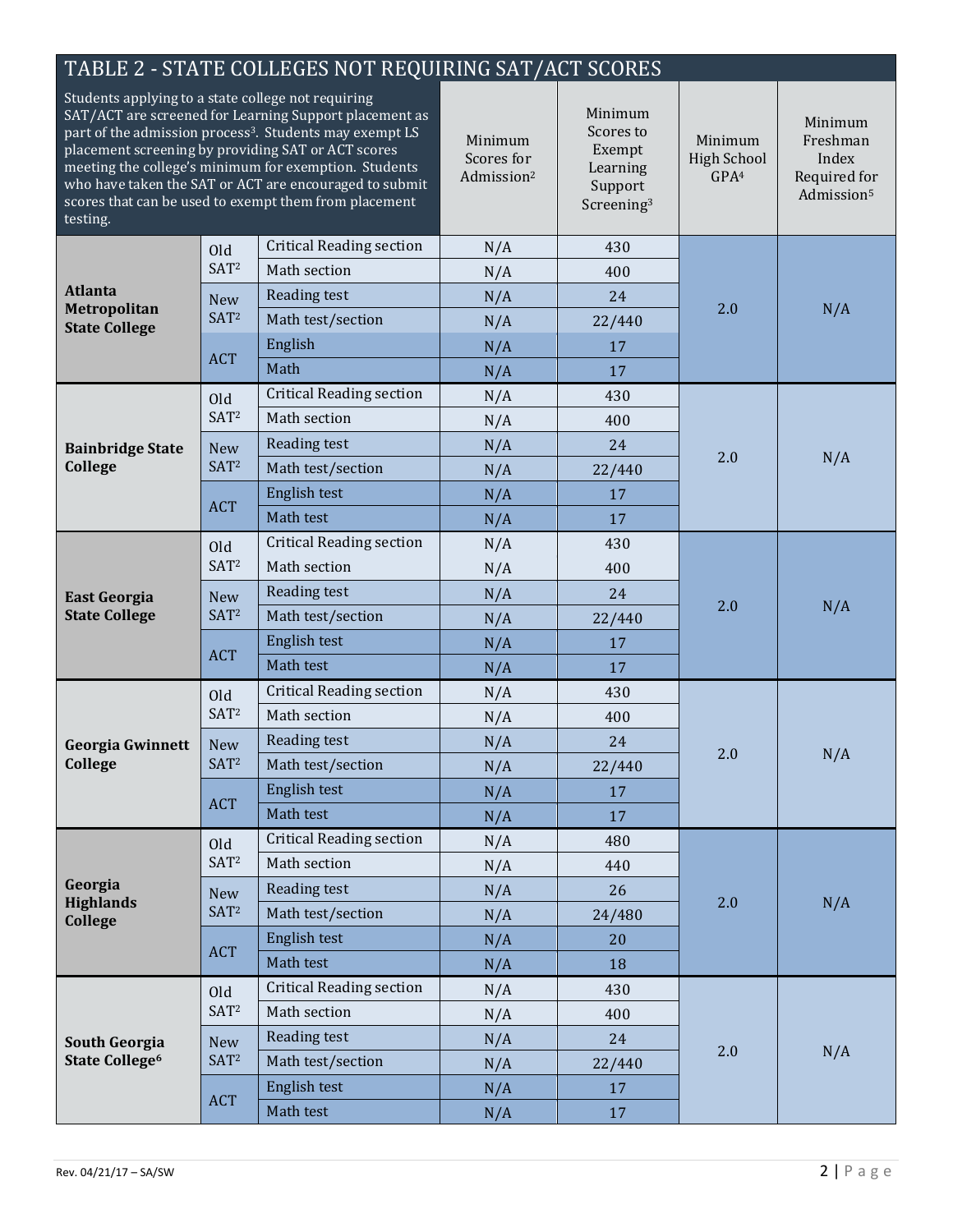## TABLE 3 - STATE, COMPREHENSIVE, AND RESEARCH UNIVERSITY REQUIREMENTS

|                                                       |                                                                                                                                                                                                                                                                                             |                                 | Minimum<br><b>Test Scores</b><br>for Admission | Minimum<br>High<br>School<br>GPA <sup>4</sup> | Minimum<br>Freshman<br>Index <sup>5</sup> |
|-------------------------------------------------------|---------------------------------------------------------------------------------------------------------------------------------------------------------------------------------------------------------------------------------------------------------------------------------------------|---------------------------------|------------------------------------------------|-----------------------------------------------|-------------------------------------------|
| <b>Albany State University -</b>                      | Old SAT <sup>2</sup>                                                                                                                                                                                                                                                                        | <b>Critical Reading section</b> | 430                                            | 2.0                                           | 1940                                      |
|                                                       |                                                                                                                                                                                                                                                                                             | Math section                    | 400                                            |                                               |                                           |
|                                                       | New SAT <sup>2</sup>                                                                                                                                                                                                                                                                        | Reading test                    | 24                                             |                                               |                                           |
| <b>Bachelor's Degree</b>                              |                                                                                                                                                                                                                                                                                             | Math test/section               | 22/440                                         |                                               |                                           |
|                                                       | <b>ACT</b>                                                                                                                                                                                                                                                                                  | English                         | 17                                             |                                               |                                           |
|                                                       |                                                                                                                                                                                                                                                                                             | Math                            | 17                                             |                                               |                                           |
| Albany State University -<br><b>Associate Pathway</b> | Minimum SAT/ACT scores and FI are not required for those applying to the Associate<br>Pathway at Albany State University. Applicants are screened for Learning Support placement<br>as part of the admission process <sup>3</sup> . A minimum 2.0 High School GPA <sup>4</sup> is required. |                                 |                                                |                                               |                                           |
|                                                       |                                                                                                                                                                                                                                                                                             | <b>Critical Reading section</b> | 440                                            |                                               | 2130                                      |
|                                                       | Old SAT <sup>2</sup>                                                                                                                                                                                                                                                                        | Math section                    | 410                                            |                                               |                                           |
|                                                       |                                                                                                                                                                                                                                                                                             | Total score <sup>7</sup>        | 900                                            |                                               |                                           |
|                                                       |                                                                                                                                                                                                                                                                                             | Reading test                    | 24                                             |                                               |                                           |
| <b>Armstrong State University</b>                     | New SAT <sup>2</sup>                                                                                                                                                                                                                                                                        | Math test/section               | 22.5/450                                       | 2.5                                           |                                           |
|                                                       |                                                                                                                                                                                                                                                                                             | Total score <sup>7</sup>        | 980                                            |                                               |                                           |
|                                                       | <b>ACT</b>                                                                                                                                                                                                                                                                                  | English test                    | 18                                             |                                               |                                           |
|                                                       |                                                                                                                                                                                                                                                                                             | Math test                       | 18                                             |                                               |                                           |
|                                                       |                                                                                                                                                                                                                                                                                             | Composite <sup>7</sup>          | 19                                             |                                               |                                           |
|                                                       |                                                                                                                                                                                                                                                                                             | <b>Critical Reading section</b> | 430                                            | 2.0                                           | 2240                                      |
|                                                       | Old SAT <sup>2</sup>                                                                                                                                                                                                                                                                        | Math section                    | 400                                            |                                               |                                           |
|                                                       |                                                                                                                                                                                                                                                                                             | Reading test                    | 24                                             |                                               |                                           |
| <b>Augusta University</b>                             | New SAT <sup>2</sup>                                                                                                                                                                                                                                                                        | Math test/section               | 22/440                                         |                                               |                                           |
|                                                       |                                                                                                                                                                                                                                                                                             | English test                    | 17                                             |                                               |                                           |
|                                                       | <b>ACT</b>                                                                                                                                                                                                                                                                                  | Math test                       | 17                                             |                                               |                                           |
|                                                       | Old SAT <sup>2</sup>                                                                                                                                                                                                                                                                        | <b>Critical Reading section</b> | 430                                            | 2.0                                           | 1940                                      |
|                                                       |                                                                                                                                                                                                                                                                                             | Math section                    | 400                                            |                                               |                                           |
|                                                       | New SAT <sup>2</sup>                                                                                                                                                                                                                                                                        | Reading test                    | 24                                             |                                               |                                           |
| <b>Clayton State University</b>                       |                                                                                                                                                                                                                                                                                             | Math test/section               | 22/440                                         |                                               |                                           |
|                                                       |                                                                                                                                                                                                                                                                                             | English test                    | 17                                             |                                               |                                           |
|                                                       | <b>ACT</b>                                                                                                                                                                                                                                                                                  | Math test                       | 17                                             |                                               |                                           |
|                                                       |                                                                                                                                                                                                                                                                                             | Composite                       | 17                                             |                                               |                                           |
|                                                       |                                                                                                                                                                                                                                                                                             | <b>Critical Reading section</b> | 440                                            | 2.5                                           | 1940                                      |
|                                                       | Old SAT <sup>2</sup>                                                                                                                                                                                                                                                                        | Math section                    | 410                                            |                                               |                                           |
|                                                       | New SAT <sup>2</sup>                                                                                                                                                                                                                                                                        | Reading test                    | 24                                             |                                               |                                           |
| <b>Columbus State University</b>                      |                                                                                                                                                                                                                                                                                             | Math test/section               | 22.5/450                                       |                                               |                                           |
|                                                       | ACT                                                                                                                                                                                                                                                                                         | English test                    | 17                                             |                                               |                                           |
|                                                       |                                                                                                                                                                                                                                                                                             | Math test                       | 17                                             |                                               |                                           |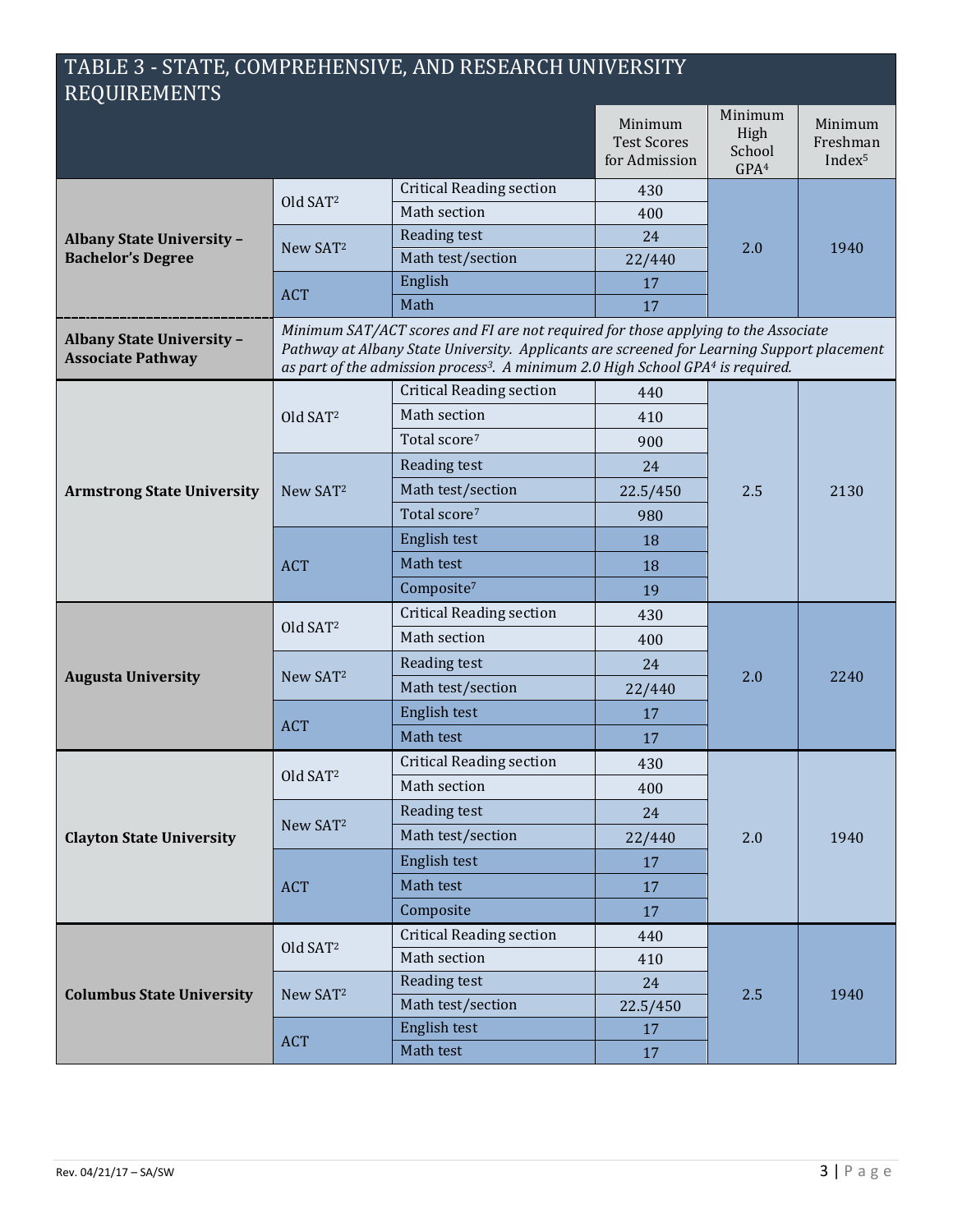| <b>Fort Valley State University</b>                           | Old SAT <sup>2</sup>                                                                                                                                                                                                                                            | <b>Critical Reading section</b> | 430      | 2.25 |      |
|---------------------------------------------------------------|-----------------------------------------------------------------------------------------------------------------------------------------------------------------------------------------------------------------------------------------------------------------|---------------------------------|----------|------|------|
|                                                               |                                                                                                                                                                                                                                                                 | Math section                    | 400      |      |      |
|                                                               |                                                                                                                                                                                                                                                                 | Reading test                    | 24       |      |      |
|                                                               | New SAT <sup>2</sup>                                                                                                                                                                                                                                            | Math test/section               | 22/440   |      | 1940 |
|                                                               |                                                                                                                                                                                                                                                                 | English test                    | 17       |      |      |
|                                                               | <b>ACT</b>                                                                                                                                                                                                                                                      | Math test                       | 17       |      |      |
| <b>Georgia College and State</b><br>University <sup>8</sup>   |                                                                                                                                                                                                                                                                 |                                 |          |      |      |
| <b>Georgia Institute of</b><br>Technology <sup>8</sup>        |                                                                                                                                                                                                                                                                 |                                 |          |      |      |
|                                                               |                                                                                                                                                                                                                                                                 | <b>Critical Reading section</b> | 430      |      | 2040 |
|                                                               | Old SAT <sup>2</sup>                                                                                                                                                                                                                                            | Math section                    | 400      |      |      |
|                                                               |                                                                                                                                                                                                                                                                 | Total score <sup>7</sup>        | 1010     |      |      |
|                                                               |                                                                                                                                                                                                                                                                 | Reading test                    | 24       |      |      |
| <b>Georgia Southern</b><br>University                         | New SAT <sup>2</sup>                                                                                                                                                                                                                                            | Math test/section               | 22/440   | 2.0  |      |
|                                                               |                                                                                                                                                                                                                                                                 | Total score <sup>7</sup>        | 1090     |      |      |
|                                                               |                                                                                                                                                                                                                                                                 | English test                    | 17       |      |      |
|                                                               | <b>ACT</b>                                                                                                                                                                                                                                                      | Math test                       | 17       |      |      |
|                                                               |                                                                                                                                                                                                                                                                 | Composite <sup>7</sup>          | 21       |      |      |
|                                                               | Old SAT <sup>2</sup>                                                                                                                                                                                                                                            | <b>Critical Reading section</b> | 430      | 2.0  | 1940 |
|                                                               |                                                                                                                                                                                                                                                                 | Math section                    | 400      |      |      |
| <b>Georgia Southwestern State</b>                             | New SAT <sup>2</sup>                                                                                                                                                                                                                                            | Reading test                    | 24       |      |      |
| <b>University</b>                                             |                                                                                                                                                                                                                                                                 | Math test/section               | 22/440   |      |      |
|                                                               | <b>ACT</b>                                                                                                                                                                                                                                                      | English test                    | 17       |      |      |
|                                                               |                                                                                                                                                                                                                                                                 | Math test                       | 17       |      |      |
|                                                               |                                                                                                                                                                                                                                                                 | <b>Critical Reading section</b> | 430      | 2.8  | 2500 |
|                                                               | Old SAT <sup>2</sup>                                                                                                                                                                                                                                            | Math section                    | 400      |      |      |
| <b>Georgia State University -</b>                             |                                                                                                                                                                                                                                                                 | Reading test                    | 24       |      |      |
| <b>Atlanta Campus</b>                                         | New SAT <sup>2</sup>                                                                                                                                                                                                                                            | Math test/section               | 22/440   |      |      |
|                                                               |                                                                                                                                                                                                                                                                 | English test                    | 17       |      |      |
|                                                               | <b>ACT</b>                                                                                                                                                                                                                                                      | Math test                       | 17       |      |      |
| <b>Georgia State University -</b><br><b>Perimeter College</b> | Minimum SAT/ACT scores and FI are not required for those applying to Georgia State<br>University's Perimeter College. Applicants are instead screened for Learning Support<br>placement <sup>3</sup> . A minimum 2.0 High School GPA is required <sup>4</sup> . |                                 |          |      |      |
|                                                               |                                                                                                                                                                                                                                                                 | <b>Critical Reading section</b> | 450      | 2.5  |      |
|                                                               | Old SAT <sup>2</sup><br>New SAT <sup>2</sup>                                                                                                                                                                                                                    | Math section                    | 450      |      |      |
|                                                               |                                                                                                                                                                                                                                                                 | Total score <sup>7</sup>        | 950      |      | 2200 |
|                                                               |                                                                                                                                                                                                                                                                 | Reading test                    | 25       |      |      |
| Kennesaw State University <sup>9</sup>                        |                                                                                                                                                                                                                                                                 | Math test/section               | 24.5/490 |      |      |
|                                                               |                                                                                                                                                                                                                                                                 | Total score <sup>7</sup>        | 1030     |      |      |
|                                                               | <b>ACT</b>                                                                                                                                                                                                                                                      | English test                    | 18       |      |      |
|                                                               |                                                                                                                                                                                                                                                                 | Math test                       | 18       |      |      |
|                                                               |                                                                                                                                                                                                                                                                 | Composite <sup>7</sup>          | 20       |      |      |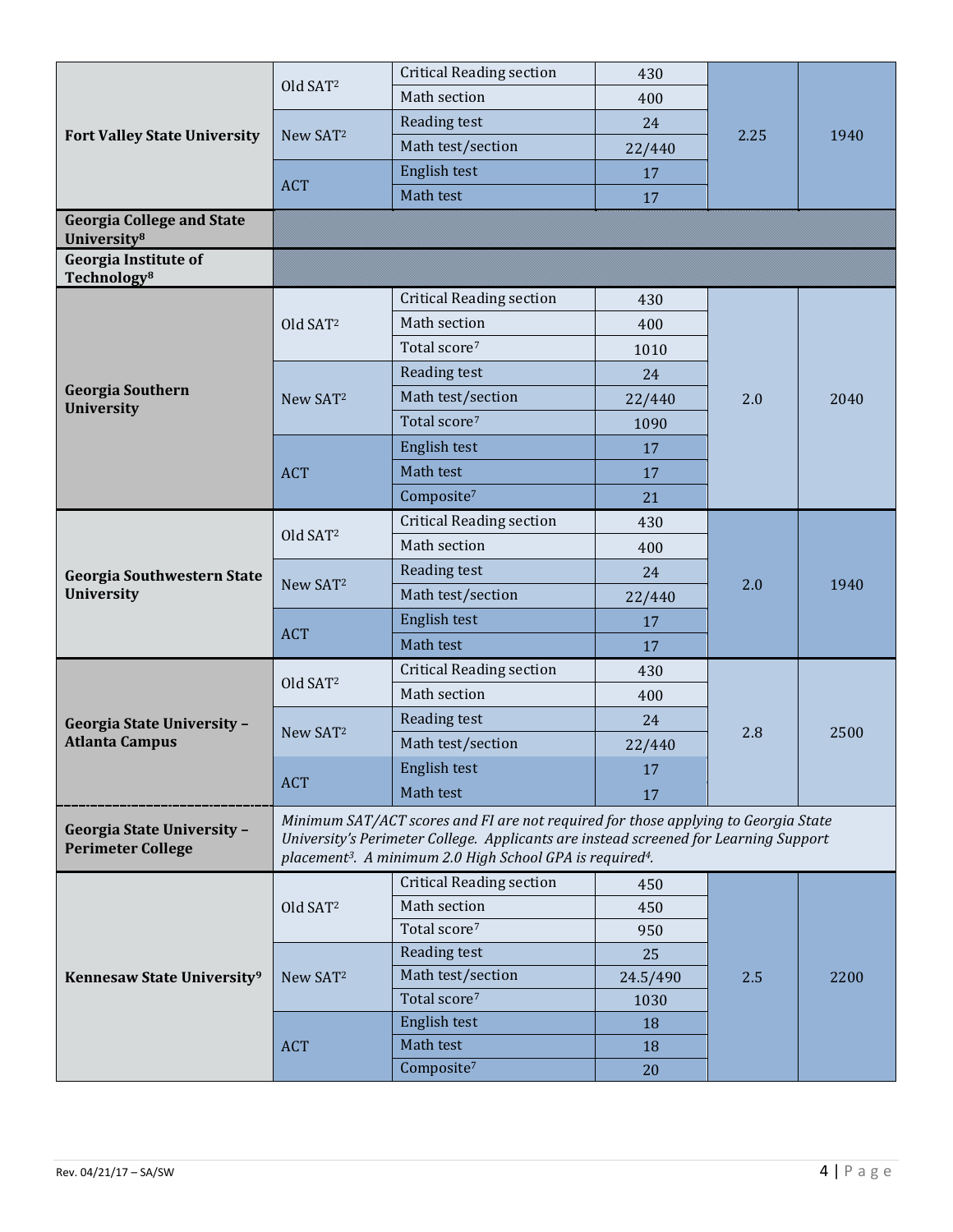|                                                        | Old SAT <sup>2</sup>        | <b>Critical Reading section</b> | 370      | 2.0 | 1860 |
|--------------------------------------------------------|-----------------------------|---------------------------------|----------|-----|------|
|                                                        |                             | Math section                    | 350      |     |      |
| <b>Middle Georgia State</b><br>University <sup>2</sup> |                             | Reading test                    | 20       |     |      |
|                                                        | New SAT <sup>2</sup>        | Math test/section               | 19.5/390 |     |      |
|                                                        | <b>ACT</b>                  | English test                    | 15       |     |      |
|                                                        |                             | Math test                       | 14       |     |      |
|                                                        | Old SAT <sup>2</sup>        | <b>Critical Reading section</b> | 430      |     | 1940 |
|                                                        |                             | Math section                    | 400      |     |      |
|                                                        | New SAT <sup>2</sup>        | Reading test                    | 24       |     |      |
| <b>Savannah State University</b>                       |                             | Math test/section               | 22/450   | 2.0 |      |
|                                                        |                             | English test                    | 17       |     |      |
|                                                        | <b>ACT</b>                  | Math test                       | 17       |     |      |
|                                                        |                             | Composite <sup>7</sup>          | 17       |     |      |
| <b>University of Georgia<sup>8</sup></b>               |                             |                                 |          |     |      |
|                                                        |                             | <b>Critical Reading section</b> | 480      |     | 2500 |
|                                                        | Old SAT <sup>2</sup>        | Math section                    | 440      |     |      |
| <b>University of North Georgia</b>                     |                             | Reading test                    | 26       | 2.0 |      |
| - Bachelor's Degree <sup>10</sup>                      | New SAT <sup>2</sup>        | Math test/section               | 24/480   |     |      |
|                                                        | <b>ACT</b>                  | English test                    | 20       |     |      |
|                                                        |                             | Math test                       | 18       |     |      |
|                                                        | Old SAT <sup>2</sup>        | <b>Critical Reading section</b> | 330      | 2.0 | 1830 |
|                                                        |                             | Math section                    | 310      |     |      |
| <b>University of North Georgia</b>                     | New SAT <sup>2</sup>        | Reading test                    | 19       |     |      |
| - Associate Pathway <sup>2</sup>                       |                             | Math test/section               | 18/360   |     |      |
|                                                        | <b>ACT</b>                  | English test                    | 12       |     |      |
|                                                        |                             | Math test                       | 14       |     |      |
|                                                        | Old SAT <sup>2</sup>        | <b>Critical Reading section</b> | 430      | 2.0 | 2120 |
|                                                        |                             | Math section                    | 410      |     |      |
|                                                        |                             | Reading test                    | 24       |     |      |
| <b>University of West Georgia</b>                      | New SAT <sup>2</sup>        | Math test/section               | 22.5/450 |     |      |
|                                                        | <b>ACT</b>                  | English test                    | 17       |     |      |
|                                                        |                             | Math test                       | 17       |     |      |
|                                                        |                             | <b>Critical Reading section</b> | 430      | 2.0 | 2040 |
|                                                        | Old SAT <sup>2</sup>        | Math section                    | 400      |     |      |
|                                                        |                             | Total score <sup>7</sup>        | 900      |     |      |
|                                                        | New SAT <sup>2</sup><br>ACT | Reading test                    | 24       |     |      |
| <b>Valdosta State University</b>                       |                             | Math test/section               | 22/440   |     |      |
|                                                        |                             | Total score <sup>7</sup>        | 980      |     |      |
|                                                        |                             | English test<br>Math test       | 17       |     |      |
|                                                        |                             | Composite <sup>7</sup>          | 17       |     |      |
|                                                        |                             |                                 | 19       |     |      |